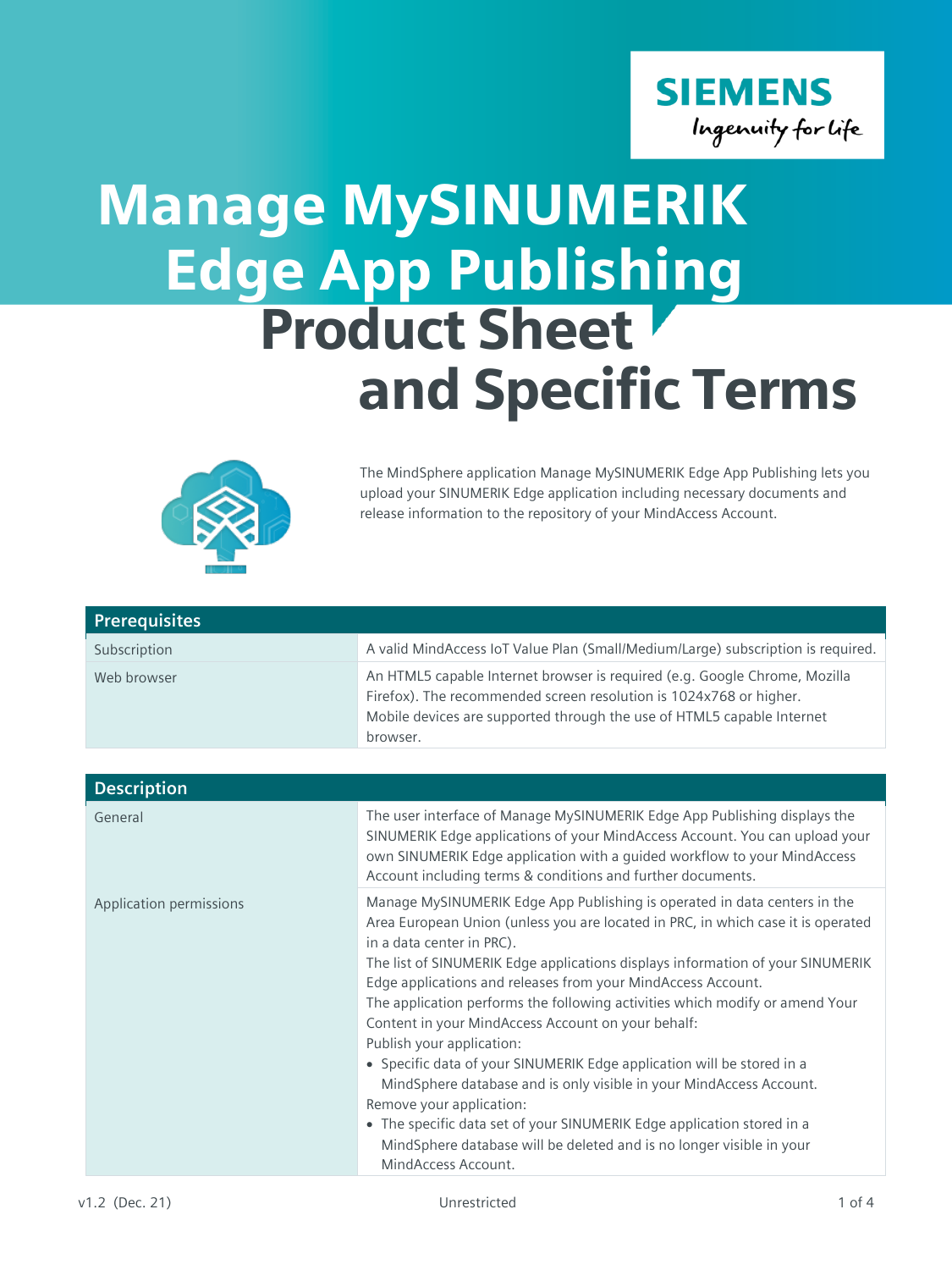| <b>Pricing Model</b>                                                                                            |                                                                                                                                                                                                                                                                                                                                                                                                                                                                                                                                                                                                                                                                                                                                                                                                                                                                                                                                                                                                                                                                                                                                                                                                                              |
|-----------------------------------------------------------------------------------------------------------------|------------------------------------------------------------------------------------------------------------------------------------------------------------------------------------------------------------------------------------------------------------------------------------------------------------------------------------------------------------------------------------------------------------------------------------------------------------------------------------------------------------------------------------------------------------------------------------------------------------------------------------------------------------------------------------------------------------------------------------------------------------------------------------------------------------------------------------------------------------------------------------------------------------------------------------------------------------------------------------------------------------------------------------------------------------------------------------------------------------------------------------------------------------------------------------------------------------------------------|
| Base subscription fee                                                                                           | The base subscription allows access and use of the application for unlimited<br>upload of your SINUMERIK Edge applications.                                                                                                                                                                                                                                                                                                                                                                                                                                                                                                                                                                                                                                                                                                                                                                                                                                                                                                                                                                                                                                                                                                  |
| Payment terms                                                                                                   | The base subscription is payable yearly in advance.                                                                                                                                                                                                                                                                                                                                                                                                                                                                                                                                                                                                                                                                                                                                                                                                                                                                                                                                                                                                                                                                                                                                                                          |
| Adaptation of fees                                                                                              | We may change or add new fees (collectively referred to as "Fee Change") due to<br>and to the extent required to reflect: (i) changes in the quality or functionalities<br>of the Service; (ii) material changes in market conditions; (iii) general increases<br>in wages or other employment costs; and/or (iv) changes in procurement costs<br>due to price changes made by our suppliers, in each case to the extent that the<br>changes affect our provision of the agreed Service. We will notify you of any Fee<br>Change at least 60 days in advance of the effective date of the Fee Change. Any<br>Fee Change will only apply from the beginning of a renewed <sup>1</sup> subscription.                                                                                                                                                                                                                                                                                                                                                                                                                                                                                                                           |
| Subscription Term, termination                                                                                  | The initial Subscription Term for base subscription is 12 months. Following<br>expiration of the preceding Subscription Term, the subscription automatically<br>renews <sup>2</sup> with a Subscription Term of 12 months at the then-current terms made<br>available under www.mindsphere.io/terms, unless either Party notifies the other<br>Party at least 60 days prior to the then-current expiration date that it has elected<br>not to renew.                                                                                                                                                                                                                                                                                                                                                                                                                                                                                                                                                                                                                                                                                                                                                                         |
| Trial <sup>3</sup>                                                                                              | "Trial" refers to an application that has been designated as a "trial" offering in the<br>product description in the applicable Order Form. Any application delivered as a<br>Trial is a "Free of Charge Service" as that term is defined in the MMA. We will<br>notify you by email of the exact start and end date of the Subscription Term for<br>the Trial ("Free Trial Period").<br>You may terminate the Trial at any time during the Free Trial Period by providing<br>written notice to trial@mindsphere.io no later than 14 days prior to the end date<br>of the Free Trial Period. We may terminate your access to the Trial at any time<br>after receipt of your written termination notice. Termination of the Trial shall<br>also result in termination of the respective corresponding paid subscription<br>ordered.<br>During the Free Trial Period, our standard support and service level obligations<br>do not apply. We may however, at our sole discretion, make certain free of<br>charge support services available to you. Upon expiration of the Free Trial<br>Period, the Subscription Term for the respective corresponding paid subscription<br>will begin, and you will be invoiced accordingly. |
| 1)2) Not applicable if you are located in Asia Pacific; <sup>3)</sup> Not applicable if you are located in PRC. |                                                                                                                                                                                                                                                                                                                                                                                                                                                                                                                                                                                                                                                                                                                                                                                                                                                                                                                                                                                                                                                                                                                                                                                                                              |

| <b>Specific Terms</b>   |                                                                                                                                                                                                                                                                                                                                                                      |
|-------------------------|----------------------------------------------------------------------------------------------------------------------------------------------------------------------------------------------------------------------------------------------------------------------------------------------------------------------------------------------------------------------|
| Service Level Agreement | The Monthly Uptime Percentage for this application is 99 %. Monthly Uptime<br>Percentage is defined in the MindSphere Supplemental Terms available on<br>www.mindsphere.io/terms <sup>1</sup> .                                                                                                                                                                      |
| Application use rights  | This application can be used as part of OEM Services as described in the Specific<br>Terms for MindAccess IoT Value Plan published on www.mindsphere.io/terms <sup>1</sup> .<br>Under the Account of your MindAccess IoT Value Plan, you may permit Users of<br>Third Parties to access and use this application for the purpose of receiving a<br>service from you. |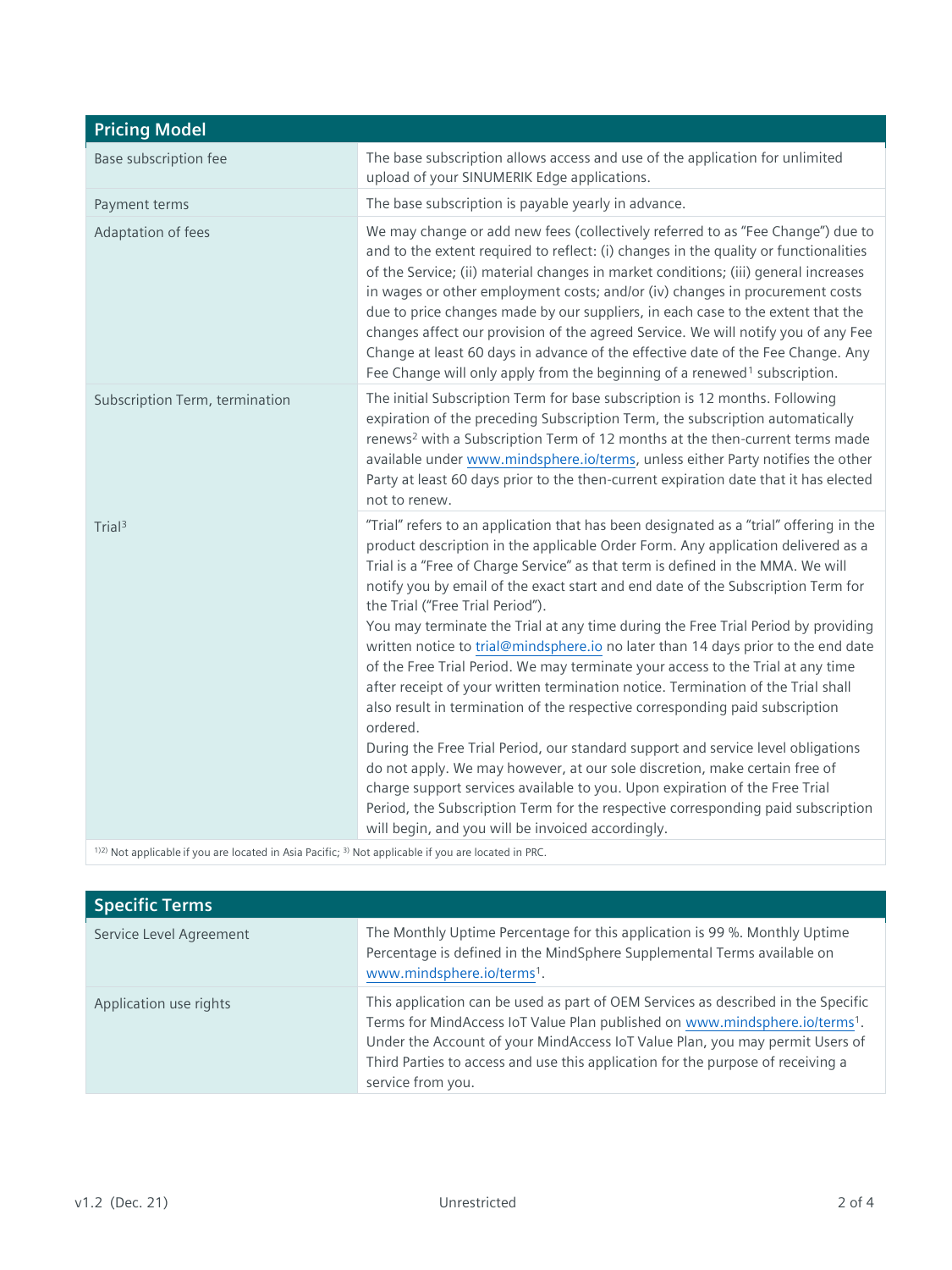| Third Party Terms                                                     | The application contains Third Party services, including open source software,<br>commercial software, or software-related managed services, which are subject<br>to additional or different terms, license rights, or require certain notices by their<br>licensors, which we are obliged to pass on to you as your licensor and to which<br>you agree to abide ("Third Party Terms").<br>The Third Party Terms are made available via the following web link:<br>https://sie.ag/MindSphere-ThirdParty_ManageMySINUMERIKEdgeAppPublishing.                                                                                                                                                                                                                                                                                                                                                                                                                                                                                                                                                                                                                                                                                                                                                                                                             |
|-----------------------------------------------------------------------|---------------------------------------------------------------------------------------------------------------------------------------------------------------------------------------------------------------------------------------------------------------------------------------------------------------------------------------------------------------------------------------------------------------------------------------------------------------------------------------------------------------------------------------------------------------------------------------------------------------------------------------------------------------------------------------------------------------------------------------------------------------------------------------------------------------------------------------------------------------------------------------------------------------------------------------------------------------------------------------------------------------------------------------------------------------------------------------------------------------------------------------------------------------------------------------------------------------------------------------------------------------------------------------------------------------------------------------------------------|
| Changes to the Product Sheet and<br><b>Specific Terms</b>             | We may update this document from time to time during a Subscription Term in<br>order to reflect any changes agreed with or imposed by our subcontractors<br>(including changes in open source software license terms) or when we introduce<br>new features, supplements, enhancements or capabilities (e.g. that were not<br>previously included with the subscription but added for no additional fee).<br>Changes shall become binding upon release of a new version of this document<br>on www.mindsphere.io/terms.                                                                                                                                                                                                                                                                                                                                                                                                                                                                                                                                                                                                                                                                                                                                                                                                                                  |
| Support                                                               | Support for this application may be contacted via Industry Online Support<br>https://support.industry.siemens.com.<br>Support is available in English and German.                                                                                                                                                                                                                                                                                                                                                                                                                                                                                                                                                                                                                                                                                                                                                                                                                                                                                                                                                                                                                                                                                                                                                                                       |
| Terms and conditions as to your<br><b>SINUMERIK Edge applications</b> | You are allowed to upload your SINUMERIK Edge application to the Manage<br>MySINUMERIK Edge App Publishing. By doing so, you can make it available for<br>Assets (SINUMERIK Edge devices) that are onboarded to your MindAccess<br>Account. For the avoidance of doubt: This application does not allow you to<br>make SINUMERIK Edge applications available to other parties or Assets not<br>onboarded to your MindAccess Account.<br>By using this Service, you shall comply with the MindSphere Acceptable Use<br>Policy available on www.mindsphere.io/terms. The restrictions of the Acceptable<br>Use Policy as to Your Content apply accordingly to your SINUMERIK Edge<br>application, including but not limited to the following rule: You shall not upload<br>to the Platform any of Your Content that is subject to a license that, as a<br>condition of use, access, and/or modification of such content, requires that any<br>Siemens' or Siemens' business partners' software or service provided by Siemens<br>and interacting with or hosted alongside Your Content: (a) are disclosed or<br>distributed in source code form; (b) are licensed to recipients for the purpose of<br>making derivative works; (c) are licensed at no charge; (d) are not used for<br>commercial purposes; or (e) are otherwise encumbered in any manner. |
| <sup>1)</sup> http://tb.cn/VMMan5w if you are located in PRC.         |                                                                                                                                                                                                                                                                                                                                                                                                                                                                                                                                                                                                                                                                                                                                                                                                                                                                                                                                                                                                                                                                                                                                                                                                                                                                                                                                                         |

| <b>Export Control Regulations</b> |       |
|-----------------------------------|-------|
| AL                                | N     |
| <b>FCCN</b>                       | EAR99 |

| <b>Security Information</b> |                                                                                                                                                                                                                |
|-----------------------------|----------------------------------------------------------------------------------------------------------------------------------------------------------------------------------------------------------------|
| General                     | In order to protect plants, systems, machines and networks against cyber<br>threats, it is necessary that you implement and continuously maintain a holistic,<br>state-of-the-art industrial security concept. |
| Secure communication        | Data transmission will be done via HTTPS protocol from/to Asset to/from your<br>MindAccess Account.                                                                                                            |
| Encryption standard         | TLS 1.2 for communication between Asset and MindAccess Account is used.                                                                                                                                        |